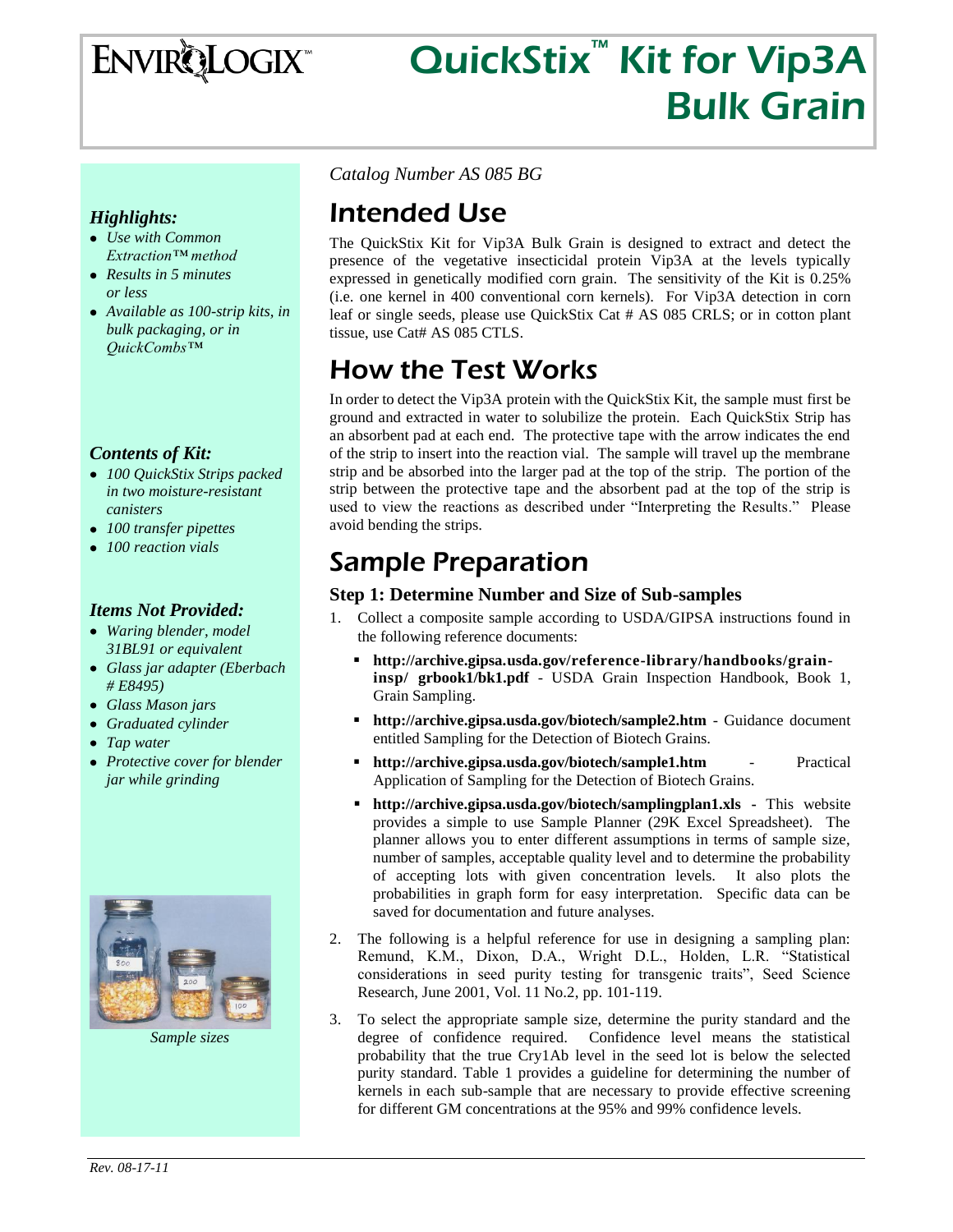

*Corn Common Extraction*

*Grams of Corn x 1.5=mL of water For example: (100 x 0.25)=25g x 1.5= 38mL water*



*Shake, wetting entire sample*



*Avoid pulling up particles when drawing sample*



*Fill vial to ridge with extract*

|  | Table 1 – Corn | Number of 400 kernel sub-samples required |
|--|----------------|-------------------------------------------|
|--|----------------|-------------------------------------------|

| Confidence Level (%) | Screening Level - Vip3A Corn |    |      |          |
|----------------------|------------------------------|----|------|----------|
|                      | 5%                           | 1% | 0.5% | $0.25\%$ |
| 95%                  |                              |    |      |          |
| 99%                  |                              |    |      |          |

Note: Screening at the 0.25% Vip3A concentration level, with 95% confidence, would require testing 3 sub-samples of 400 kernels with all sub-samples negative.

For other sampling scenarios or different screening or confidence levels, refer to the USDA/GIPSA Excel spreadsheet described under Step 1 above, or call EnviroLogix Technical Support for assistance.

## **Step 2: Determine Sub-sample Weight, Jar Size and Grind Times**

- 1. Determine average weight of individual grain to be tested (weigh 100 seeds, divide by 100).
- 2. Calculate the weight of the number of grains to be tested (Number of grains X Average Weight/Grain). Table 2 lists the guidelines for jar size and grinding time according to sample weight.

#### **Table 2**

| Commodity | Sample Weight (g) | Jar Size (oz.) | Grind Time (sec.) |
|-----------|-------------------|----------------|-------------------|
|           | 10-25             |                | 30                |
| .`orn     | $25 - 65$         |                | 30                |

3. Choose an appropriate jar size for your sample based upon Table 2 above.

## **Step 3: Prepare the Sample**

- 1. Weigh sample into the appropriate size glass Mason jar.
- 2. Put protective cover over the jar attached to the blender.
- 3. Grind sample with a Waring blender (or equivalent) and jar adapter on high speed for specified grinding time or until all whole grains are broken.
- 4. Add the volume of tap water calculated by the formula at left. *For example: If testing 100 kernels with an average weight of 0.25g: (100 x 0.25)=25g x 1.5=38mL water.*
- 5. Cap the jar and shake vigorously for at least 30 seconds, or longer if needed, to thoroughly wet all of the corn in the sample. Sample will begin to settle immediately and liquid can be drawn off at that time.
- 6. Draw up liquid portion from above the settled sample and dispense extract into reaction vial until it is filled (this will take 2-3 transfers). Avoid pulling up particles. Allow extract to settle in the reaction vial for 30 seconds before adding a test strip.
- 7. To prevent cross-contamination, thoroughly clean blender parts and jars to remove dust and residue prior to preparation of a second sample. Use a new transfer pipette and reaction vial for each sample.

# How to Run the QuickStix Strip Test

- 1. Allow refrigerated canisters to come to room temperature before opening. Remove the QuickStix Strips to be used. Avoid bending the strips. Reseal the canister immediately.
- 2. Place the strip into the reaction vial. The sample will travel up the strip. Reaction vials will stand on their own or may be inserted into the cardboard racks provided.
- 3. Allow the strip to develop for 5 minutes before making final assay interpretations. Positive sample results may become obvious much more quickly.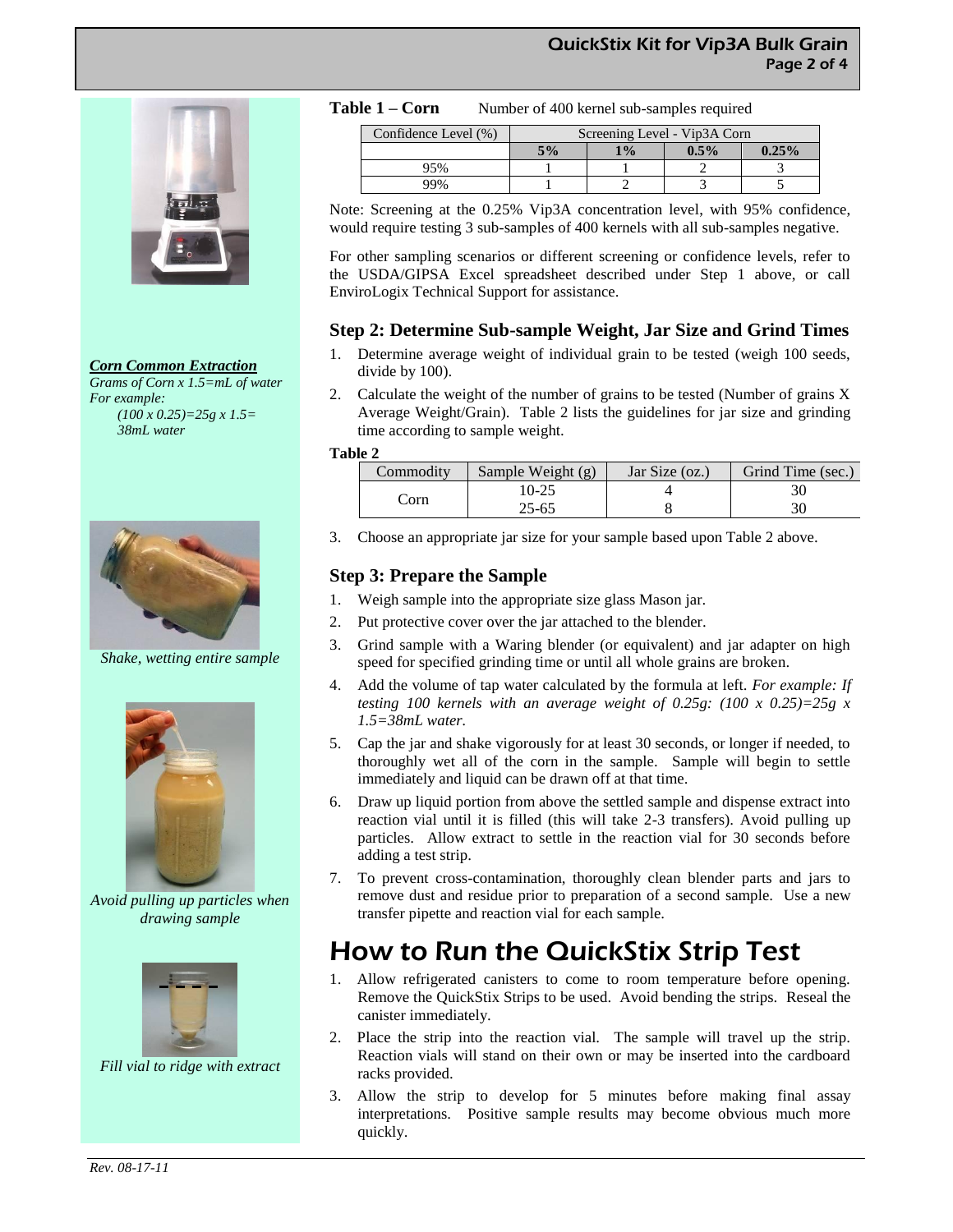



*Any clearly discernable pink Test Line is considered positive*



4. To retain the strip, cut off and discard the bottom section of the strip covered by the arrow tape.

**NOTE: Use extreme caution to prevent sample-to-sample crosscontamination with grain, fluids, or disposables.**

# Interpreting the Results

Development of the Control Line within 5 minutes indicates that the strip has functioned properly. Any strip that does not develop a Control Line should be discarded, and the sample re-tested using another strip.

If the extract is from a sample containing 0.25% Vip3A-modified corn, a second line (Test Line) will develop on the membrane strip between the Control Line and the protective tape. *The results should be interpreted as positive for Vip3A protein expression.*

If the extract is from a negative sample, the strip will only show the control line.

# Kit Storage

QuickStix can be stored at room temperature, or refrigerated for a longer shelf life. Note the shelf life on the kit box for each storage temperature. The kit may be used in field applications; however, prolonged exposure to high temperatures may adversely affect the test results. Do not open the desiccated canister until ready to use the test strips.**.**

# Precautions and Notes

- This kit is designed to screen for presence or absence only, and is not meant to be quantitative.
- This product is currently not applicable for use in any other crop or in leaf or individual seed testing.
- As with all tests, it is recommended that results be confirmed results by an alternate method if necessary.
- The assay has been optimized to be used with the protocol provided in the kit. Deviation from this protocol may invalidate the results of the test.
- The results generated through the proper use of this diagnostic tool reflect the condition of the working sample directly tested. Extrapolation as to the condition of the originating lot, from which the working sample was derived, should be based on sound sampling procedures and statistical calculations which address random sampling effects, non-random seed lot sampling effects and assay system uncertainty. A negative result obtained when properly testing the working sample does not necessarily mean the originating lot is entirely negative for the analyte or protein in question.
- Warning: a strong positive result may safely be interpreted in as little as 2 minutes after sample addition. It is not safe to interpret weak positive or negative results prior to 5 minutes.
- DO NOT leave in direct sunlight or in vehicle. Protect all components from hot or cold extremes of temperature when not in use.